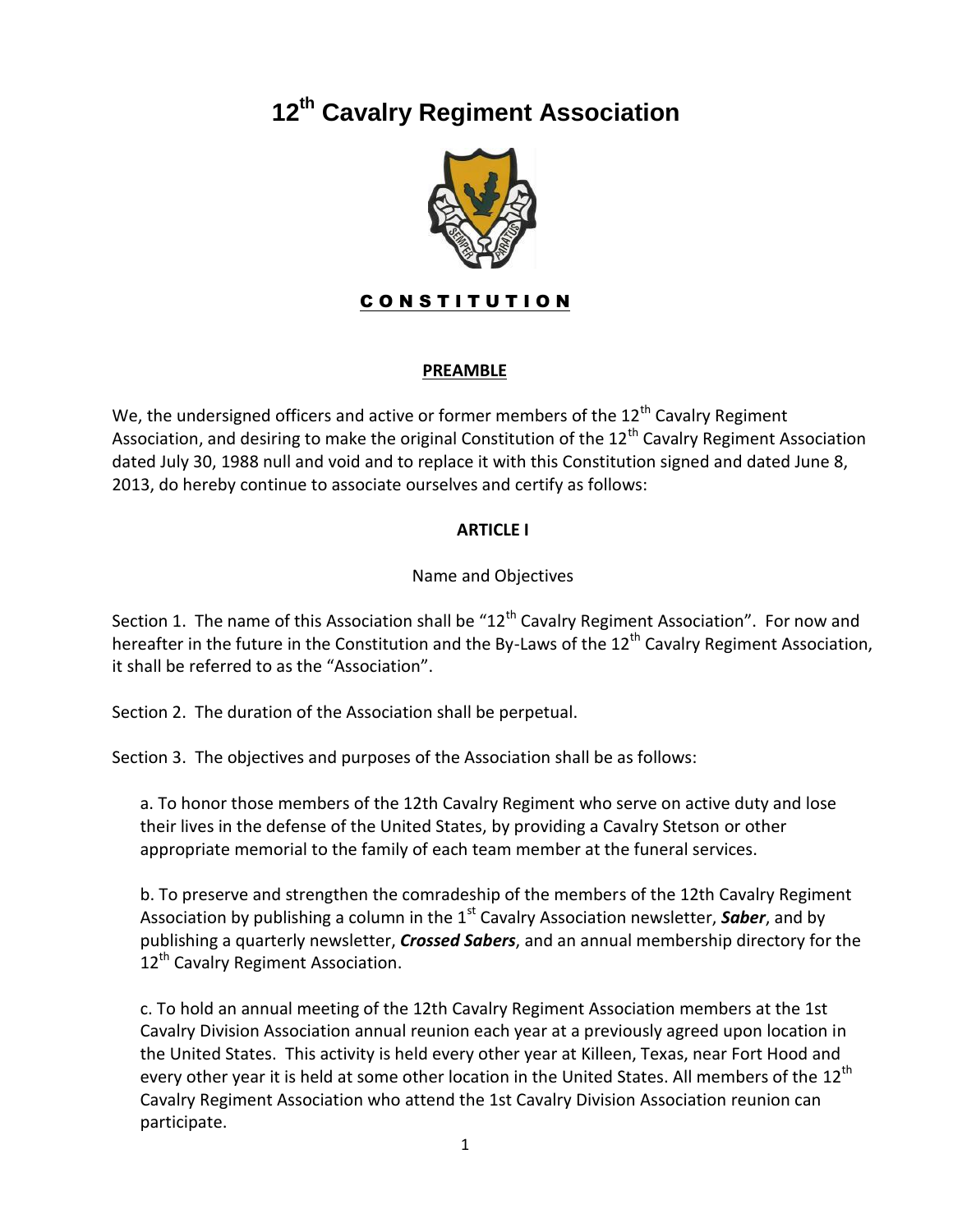d. To hold an annual reunion of the 12th Cavalry Regiment Association each year at a previously agreed upon location in the United States. This activity is usually held in Branson, Missouri.

e. To support all current battalions, squadrons, troops or other units of the 12<sup>th</sup> Cavalry Regiment.

f. To honor those Comrades in Arms who have served in the  $12<sup>th</sup>$  Cavalry Regiment, the Battalions thereof, and the units attached thereto; and to honor those who have sacrificed their lives while serving in the  $12<sup>th</sup>$  Cavalry Regiment

g. To proclaim and publish the traditions, history, and achievements of the Semper Paratus Regiment through a website maintained at 12thcav.us and the Crossed Sabers Newsletter.

h. To sponsor or participate in activities of a patriotic nature.

# **ARTICLE II**

# **Membership**

Section 1. All persons who have served, are presently serving and who may serve in the future with the 12<sup>th</sup> Cavalry Regiment, and with any units attached thereto, who otherwise qualify, shall be eligible for membership in the Association. The officers of the Association may at their digression ask for proof from potential or existing members as to their honorable service in peacetime, wartime or any deployment.

Section 2. Wives, widows and widowers of soldiers and persons who are or who would have been eligible for membership are eligible for associate membership, which carries no voting rights, to the Association.

Section 3. Membership dues, classes of members and other member considerations such as "Friends of the Regiment" shall be as set forth in the Association By-Laws.

Section 4. The Association shall be non-political, non-partisan and non-sectarian.

# **ARTICLE III**

# **Officers, Duties and Administration**

Section 1. The administration and conduct of business of the Association shall be vested in a group of officers consisting of a President, a Vice President, a Secretary and a Treasurer.

Section 2. The Officers of the Association shall be elected by casting an oral or secret ballot by members in good standing at the annual meeting of the Association at the  $1<sup>st</sup>$  Cavalry Division Association and shall serve such terms as set forth in the By-Laws of the Association.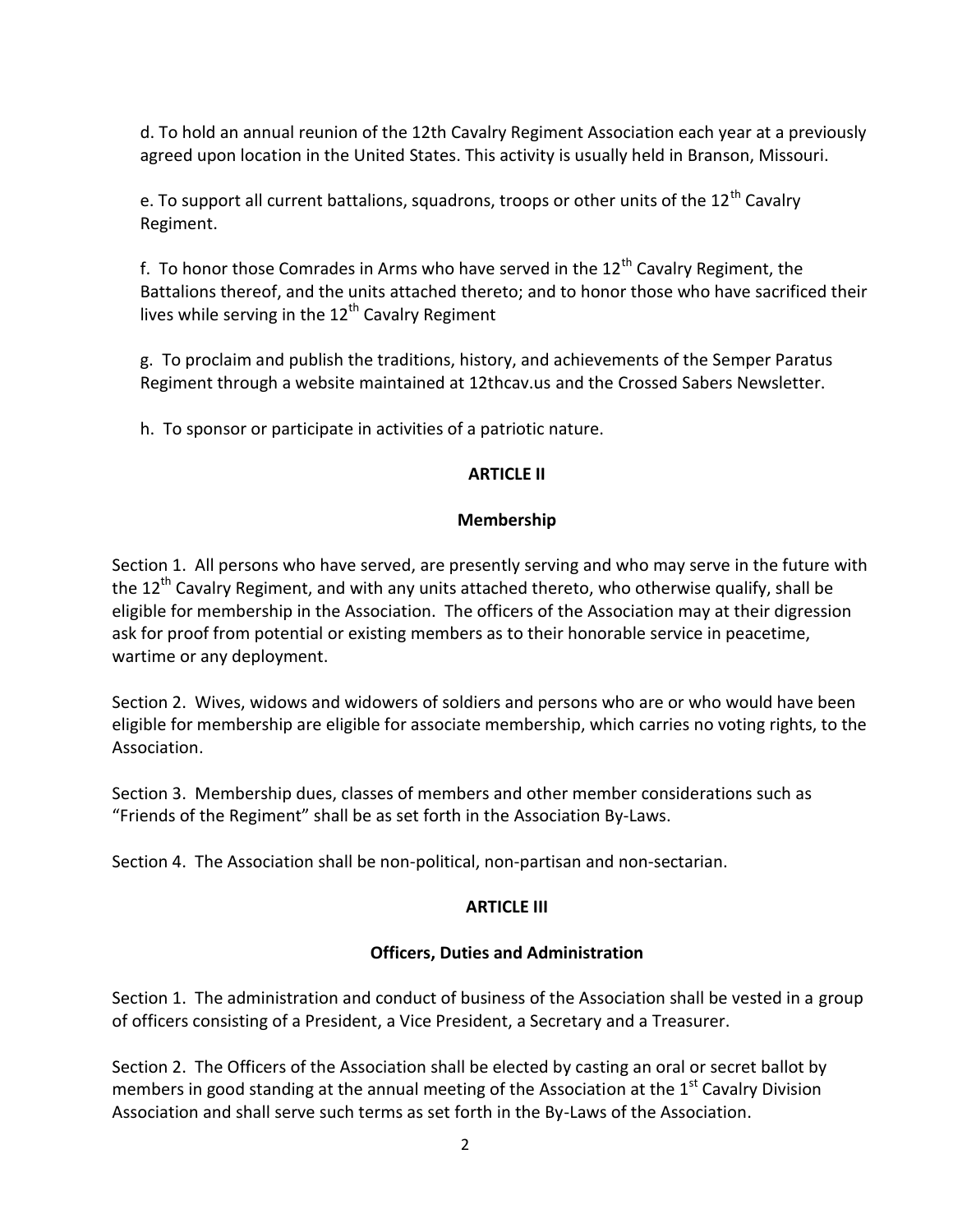Section 3. Duties and terms of office for the Officers of the Association shall be set forth in the Association By-Laws.

Section 4. The By-Laws may provide for appointment of individuals and committees to assist in the administration of the Association.

Section 5. Private property of the members of the Association shall not be subject to payment of Association debts.

Section 6. The address of the Association shall be the home address of the Treasurer of the Association. He or she, as the case may be, will answer or distribute correspondence, dues received, donations and various other funds that come from sources outside of the membership to the appropriate officer or banking institution.

#### **ARTICLE IV**

#### Meetings

Section 1. The legislative and regulatory powers of the Association shall be vested in the general membership of the Association who shall be called to convene at least once annually at reunion or meeting.

Section 2. The time and place of such an annual meeting, or any other general meeting of the members, shall be set forth in the By-Laws of the Association.

# **ACTICLE V**

#### Amendments

Section 1. This constitution may be amended by a two-thirds vote of members present and voting at the 1<sup>st</sup> Cavalry Division Association annual reunion meeting, provided that adequate notice (24 hours) of the proposed amendment has been furnished to the membership.

Section 2. Notice of the approved amendments will be furnished to the membership within 120 days after the annual reunion meeting in the Crossed Sabers Newsletter and will be posted on the 12<sup>th</sup> Cavalry Regiment Association website.

# **ARTICLE VI**

# Disillusionment

Section 1. If, for any reason, the membership numbers decline or the members become too feeble or incapacitated, the membership can decide by vote to dissolve the Association.